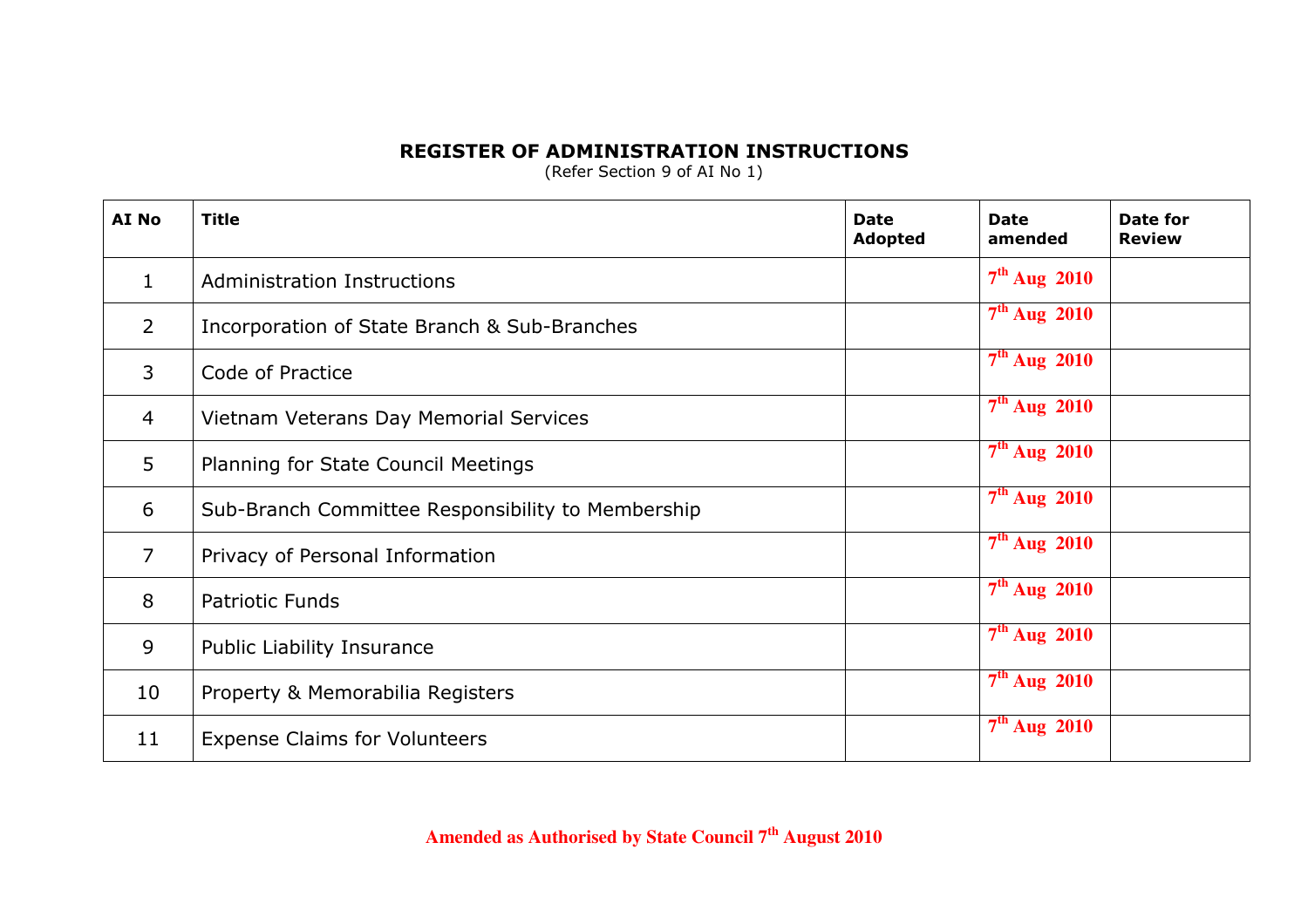| AI No | <b>Title</b>                                                                | <b>Date</b><br><b>Adopted</b> | <b>Date</b><br>amended | Date for<br><b>Review</b> |
|-------|-----------------------------------------------------------------------------|-------------------------------|------------------------|---------------------------|
| 12    | Establishment & Closure of Sub-Branches                                     |                               | $7th$ Aug 2010         |                           |
| 13    | Classes of Membership                                                       |                               | $7th$ Aug 2010         |                           |
| 14    | Membership of the Vietnam Veterans Association of Australia                 |                               | $7th$ Aug 2010         |                           |
| 15    | International & Headquarters Sub-Branches                                   |                               | $7th$ Aug 2010         |                           |
| 16    | <b>Education Team &amp; Education Team Presentation Guidelines</b>          |                               | $7th$ Aug 2010         |                           |
| 17    | <b>Fund Raising Zones</b>                                                   |                               | $7th$ Aug 2010         |                           |
| 18    | Submissions on Association Issues                                           |                               | $7th$ Aug 2010         |                           |
| 19    | Protocols for Responding to Media Enquiries                                 |                               | $7th$ Aug 2010         |                           |
| 20    | Delegate Responsibilities (State and Sub-Branch)                            |                               | $7th$ Aug 2010         |                           |
| 21    | Appointment of Delegates - National Congress & National Council<br>Meetings |                               | $7th$ Aug 2010         |                           |
| 22    | Bogus Veterans - Action to be Taken                                         |                               | $7th$ Aug 2010         |                           |